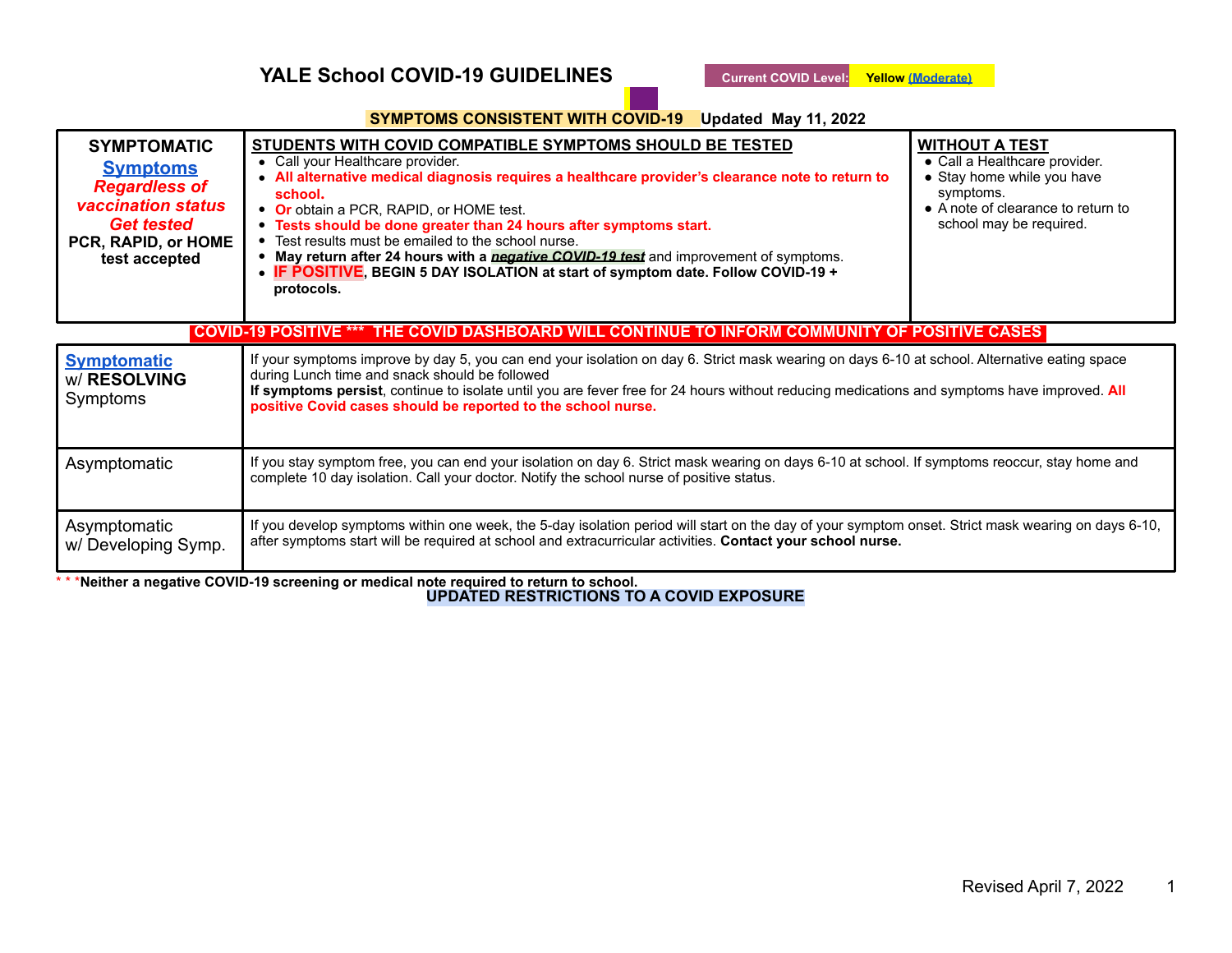| <b>NO IN SCHOOL</b><br><b>CONTACT TRACING OR</b><br><b>QUARANTINING</b><br><b>REGARDLESS OF</b><br><b>VACCINE STATUS AS OF</b><br>5/16/22<br>Recommended you get<br>tested 5 days from last<br>contact with a Covid<br>positive individual if<br>known. Not required. | • If you are aware your student has been exposed to a<br>Covid positive person, it is recommended but not<br>required, to have your child tested 5 days after<br>exposure.<br>• PCR, RAPID, or HOME tests are acceptable. Send<br>results to school nurse via e-mail.<br>• IF POSITIVE, Isolate immediately and Follow<br>COVID-19 + protocols (see above).<br>• Students with Covid compatible symptoms<br>should NOT come to school and should be tested<br>(see above). | <b>HOUSEHOLD</b><br>If a student's family has a positive Covid case in the<br>household, but the student is symptom free, any such<br>student can attended school, regardless of vaccine status.<br>It is recommended the student wear a well fitted mask,<br>but not required.<br>Parents should assume that contact with a COVID<br>positive individual can occur anywhere and are asked to<br>monitor their children for symptoms |
|-----------------------------------------------------------------------------------------------------------------------------------------------------------------------------------------------------------------------------------------------------------------------|----------------------------------------------------------------------------------------------------------------------------------------------------------------------------------------------------------------------------------------------------------------------------------------------------------------------------------------------------------------------------------------------------------------------------------------------------------------------------|--------------------------------------------------------------------------------------------------------------------------------------------------------------------------------------------------------------------------------------------------------------------------------------------------------------------------------------------------------------------------------------------------------------------------------------|
|-----------------------------------------------------------------------------------------------------------------------------------------------------------------------------------------------------------------------------------------------------------------------|----------------------------------------------------------------------------------------------------------------------------------------------------------------------------------------------------------------------------------------------------------------------------------------------------------------------------------------------------------------------------------------------------------------------------------------------------------------------------|--------------------------------------------------------------------------------------------------------------------------------------------------------------------------------------------------------------------------------------------------------------------------------------------------------------------------------------------------------------------------------------------------------------------------------------|

# When to keep sick students home

## Vomiting and Diarrhea

A child with vomiting and/or diarrhea should be kept home until symptoms have resolved for 24 hours and the child is able to tolerate a regular diet and keep fluids down

#### Fever

Your child may attend school with a temperature of less than 100 degrees. Your child must be fever free for 24 hours without the use of fever reducing medication before returning to school.

#### Headache

A child should be kept home if a headache is severe and does not respond to treatment, and is accompanied by other symptoms such as fever and/or cough.

## Cold, Sore Throat, Cough Congestion

Keep your child home if cold and cough symptoms are associated with fever, swollen glands, fatigue, or headache. Your child may attend school if the symptoms have resolved. If your doctor has prescribed antibiotics, your child must be on the antibiotics for at least 24 hours before returning to school.

# Mask Wearing

Mask wearing is optional. The only exception is for students who are returning to school on day 6 who have tested positive for Covid